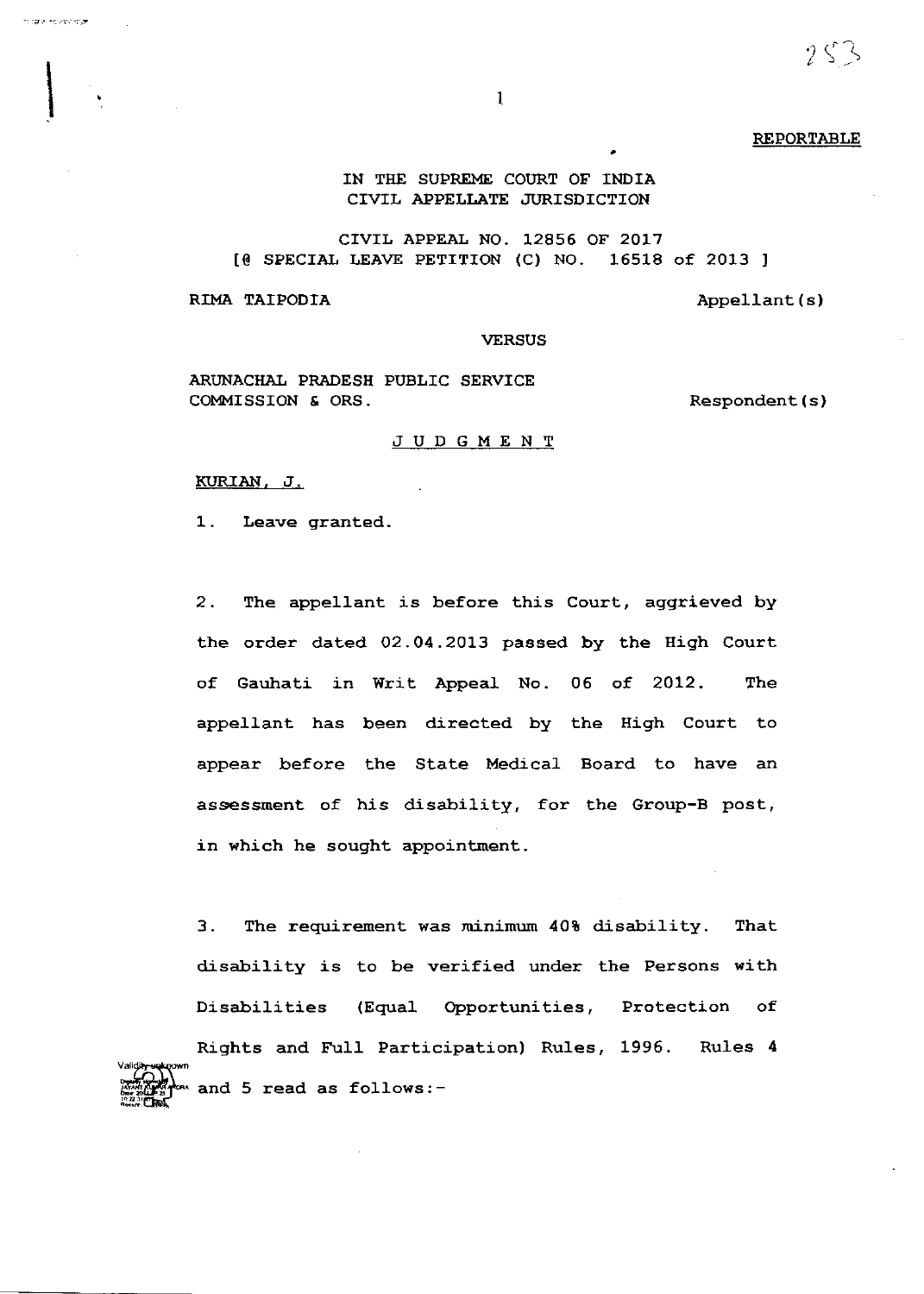"4. Authorities to give Disability Certificate:- (1) A Disability Certificate sha11 be issued by a Medical Board duly constituted by the Central and the State Government .

(2) The State Government may constitute a Medical Board consisting of at least three menbers out of which at least one shall be a specialist in the particular field for assessing locomotor/Visual including low vision/hearing and speech disability, mental retardation and Ieprosy cured, as the case may be.

5. (1) The Medical Board shall, after due examination, give a permanent Disability Certificate in cases of such permanent disabilities where there are no chances of variation in the degree of disability.

(2) The Medical Board shall indicate the period of validity in the certificate, in cases where there is any chance of variation in the degree of disability.

(3) No refusal of Disability Certificate shal1 be made unless an opportunity is given to the applicant of being heard.

(4) On representation by the applicant, the Medical Board may rewiew its decision having regard to  $254$ 

,)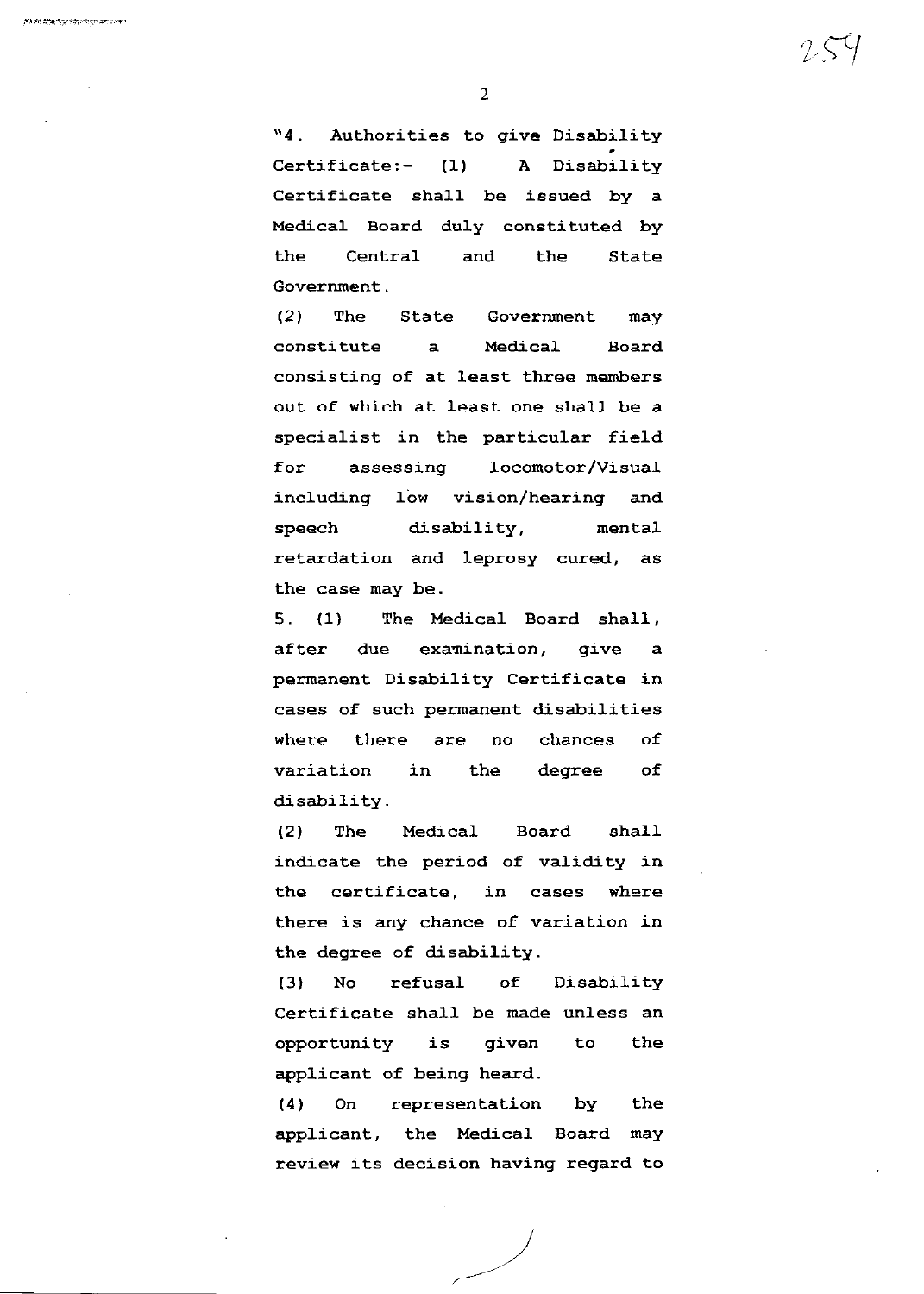$\overline{I}$ 

3

aI1 the facts and circumstances of the case and pass such order in the matter as it thinks fit."

4. It is not in dispute that the appellant has never been examined by the State Medica]. Board. The certificates, based on which the appellant was appointed, were admittedly not issued by the State Medical Board. Apparently, it is in this regard that the High Court directed the appel1ant to appear before the State Medical Board.

5. On 26.04.2017, having regard to the submission that he. would appear before the State Medical Board, without prejudice to his contentions, this Court passed the following order :-

> "The petitioner has volunteered to appear before the State Medical Board in order to clear all the doubts. We direct the Arunanchal Pradesh state Disability Board to examine the petitioner.

> NeedLess to say that the Board should have a qualified Orthopedician. We direct the petitioner to appear before the Board in the last week of June, 2017. The exact date on which he has to appear will be intimated to him by the Board.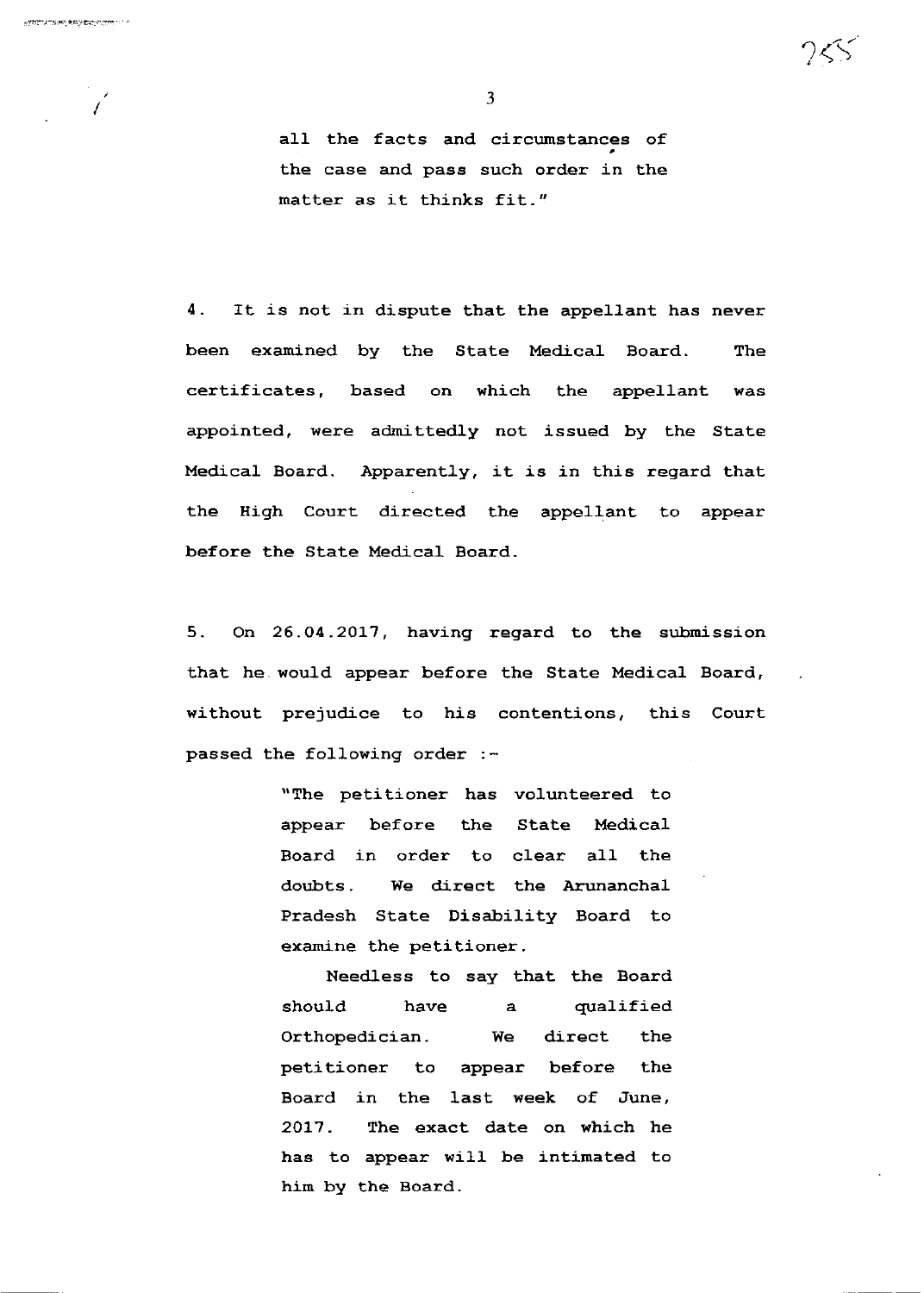It is made clear that this is without prejudice to the contentions raised by the petitioner in this Special Leave Petition.

List on 2L.O7 .2017 .

The Board will send its report to this Court before the next date of hearing, "

6, Accordingly, the State Medical Board has subjected the appellant to the required examination and the disability has been assessed and the appellant is found to have a total disability of only 33.9t. Ihe assessment made by the State Medical. Board reads as fol1ows : -

> "Medical Board in respect of Mr.Rima Taipodia

In reference to Supreme Court, Dated 26.04.2017 and in compliance with Chief Medical Superintendent, Tomo Riba State Hospital, Naharlagun order No. ASH/MLC-1383/ ZOLL/pL-L-838-44 , dated Naharlagun the 18<sup>th</sup> May, 2017 to ascertain the degree of Disability of Mr. Rima Taipodia on 30.05.2017 at 10.00 AM in the state Standing Medical Board Room of Tomo Riba State Hospital, Naharlagun.

On examination Shri Rima Taipodia has got within normal range of vital status but has suffered from Volksman Ischenic contractured of Left Hand following fractured of Both Bone Forearm during childhood. So, the disability components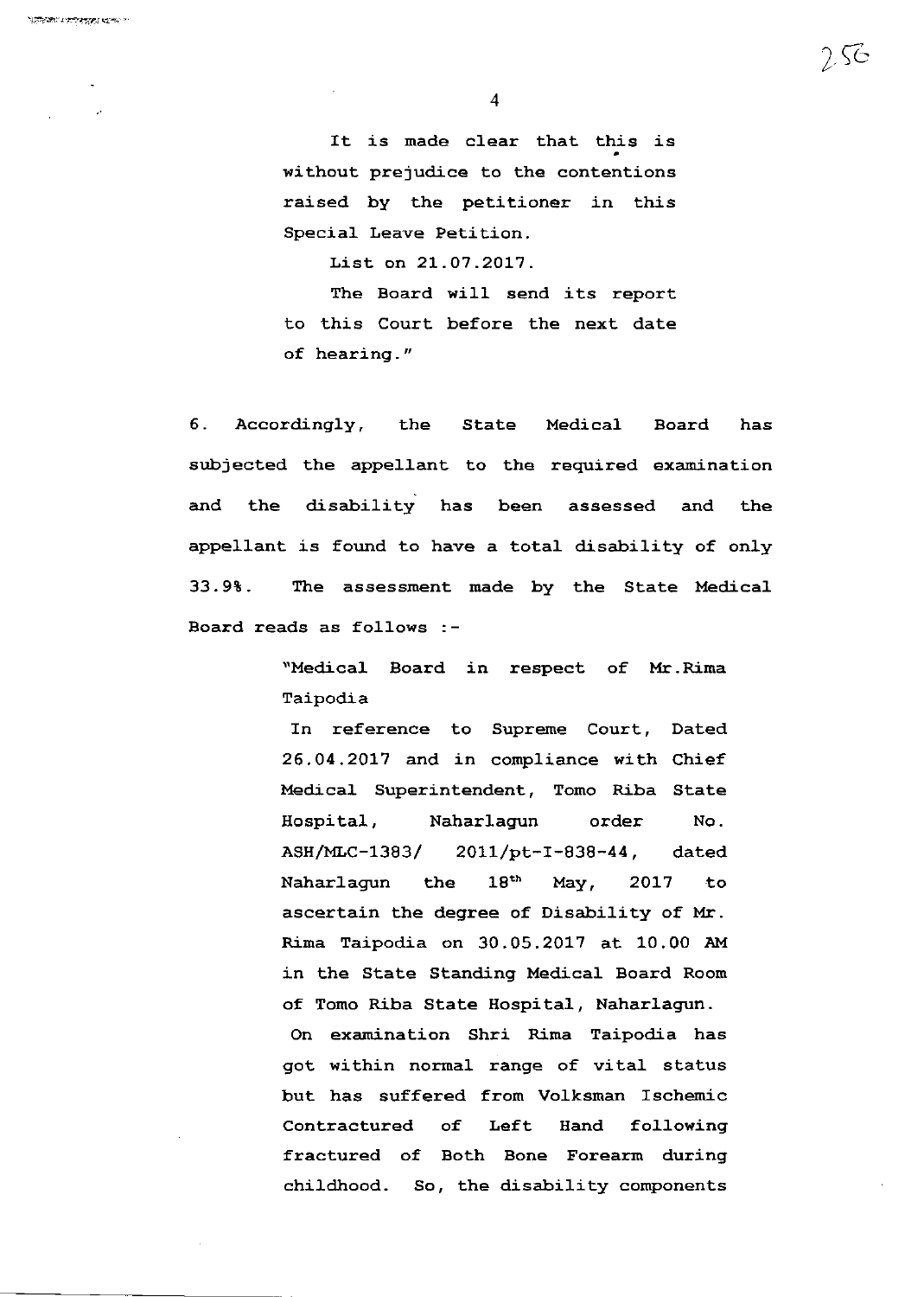| $\mathbf 1$                   | <b>ARM</b><br>COMPONENT         | 1. Range of movement<br>(Elbow & Wrist) | 5.9%  |
|-------------------------------|---------------------------------|-----------------------------------------|-------|
|                               |                                 | 2. Muscle Strength<br>(Elbow & Wrist)   |       |
|                               |                                 | 3.<br>Co-ordinated<br>Activities        | 98    |
| 2.                            | <b>HAND</b><br><b>COMPONENT</b> | 1. Prehension                           | 48    |
|                               |                                 | 2. Sensation                            | 3%    |
|                               |                                 | 3. Strength                             | 78    |
| З.                            | Additional<br>Weightage         | 1. Deformity                            | $1\%$ |
|                               |                                 | 2. Contructures                         | $1\%$ |
|                               |                                 | 3.<br>Cosmetics<br>appearance           | 18    |
|                               |                                 | 4. Abnormal Mobility                    | 2%    |
| <b>TOTAL DISABILITY &amp;</b> |                                 |                                         | 33.98 |

of Cpper extremely read as

Therefore, the Standing Medical board certify that Mr. Rima Taipodia has got Disability of 33.9t (Thirty Three Point Nine) his left upper Extremely (Eand) . "

7. Mr. Sanjay Parikh, learned counsel, has vehemently contended that at the time of the appellant securing the employment based on certificate issued in 2009, the disability was found to be 50% and according to the learned counsel, going by the nature of disability, the situation today has improved and thus, the disability is presently below 40%. We find it difficult to appreciate this contention -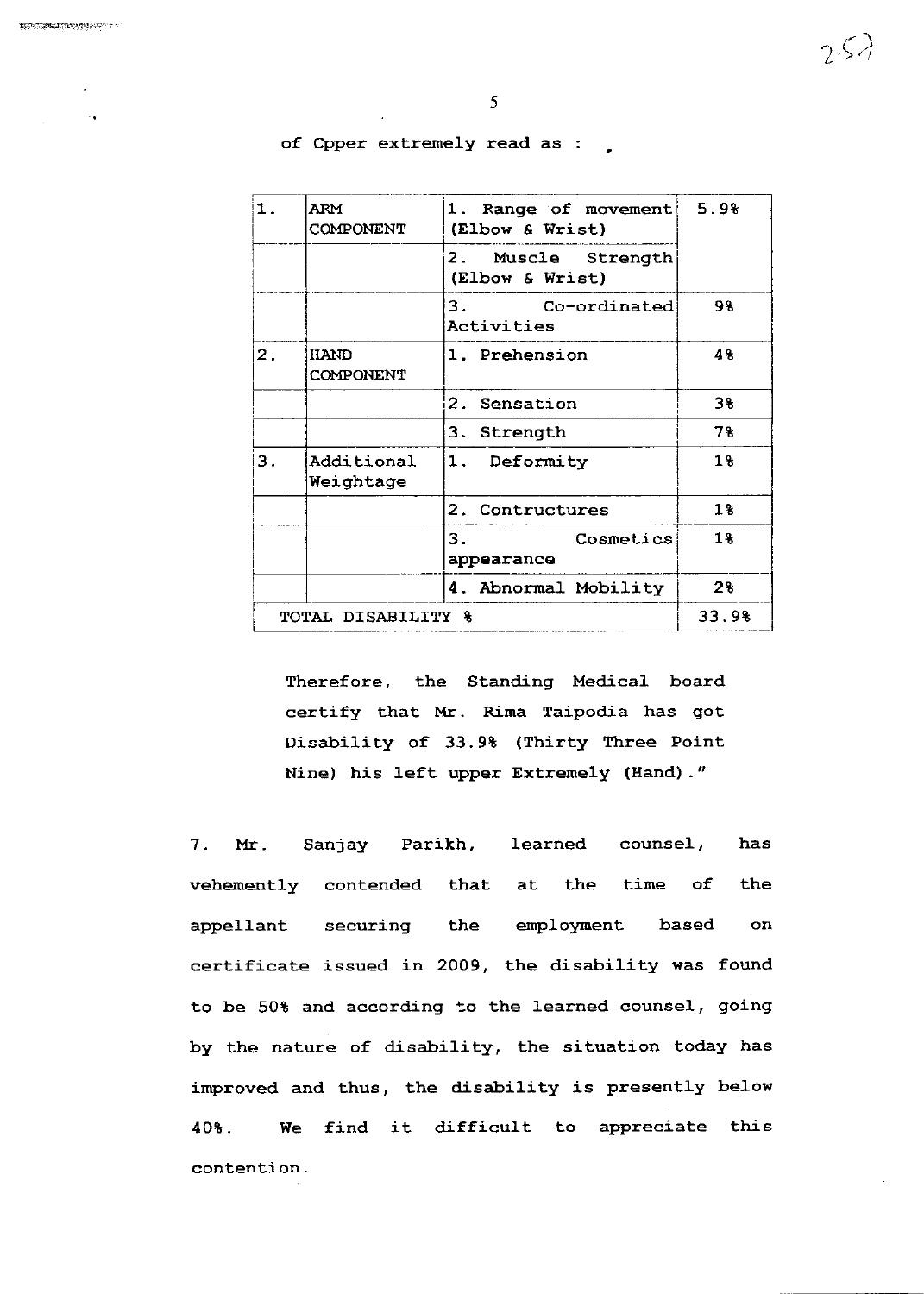8. Under the Rules, it is required to be certified that either a person is suffering from permanent disability where there are no chances of variation in the degree of disability and if there is any chance of variation in the degree of disability, it should be indicated in the Certificate that the Certificate is for a particular period of validity. In the case of the appellant, the certificate relied on by him is not time bound and so, there are no chances of variation in the degree of disabi1ity, meaning thereby, it is meant to be a permanent disability. If the State Medical Board has assessed the disability to be below 40%, that only means that the appellant did not have 40% disability, as required under 1aw. Thus, we do not find any merit in this appea1, which is, accordingly, dismissed.

9. Now that the appellant has been subjected to exanination by the State Medical Board, it is not necessary to subject him to examination by another medical board unless the appellant seeks a review thereof .

10. Now that the appellant has been found to be of disability below the required percentage, it ig for the respondent-State to take appropriate action. Ms.

6

L  $\zeta$ ි

:L1'eeaFalEFF:.i,r1if '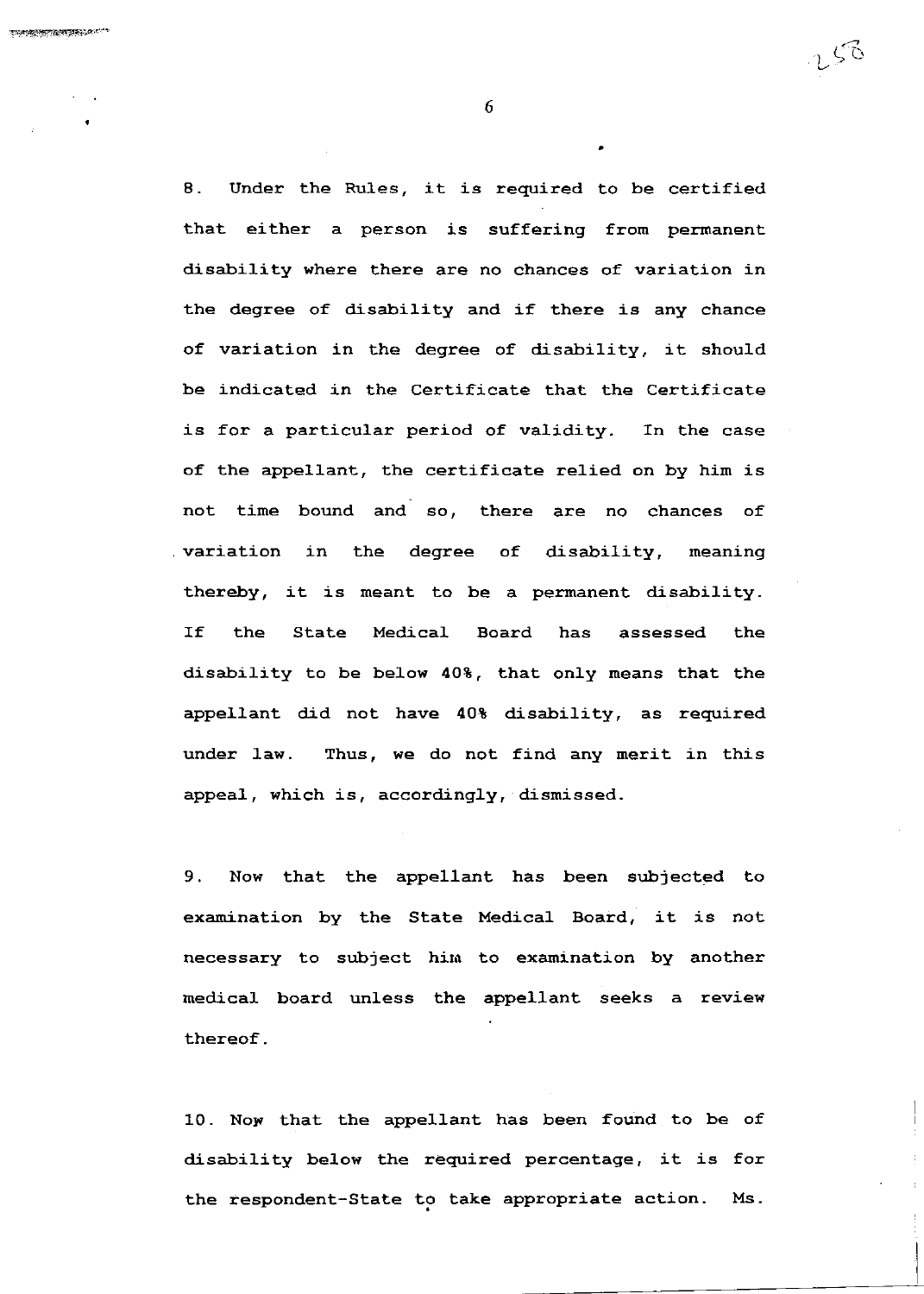Meenakshi Lekhi, learned counsel appearing for Respondent No.3, submits that Respondent No. 3, whose certificate shows to be having 75% permanent disability, is the person next to be appointed. The State is directed to take immediate action, in accordance with law.

11. We make it clear that in case Respondent No. 3 is the one who is to replace the appellant in the category of persons of disability, steps will be taken forthwith.

No costs -

. . . . . . . . . . . . . . J . [ KURIAN JOSEPH ]

. . . . . . . . . . . . . J.  $\frac{1}{2} \left( \frac{1}{2} \right) \left( \frac{1}{2} \right) \left( \frac{1}{2} \right) \left( \frac{1}{2} \right) \left( \frac{1}{2} \right)$ [ R. BANUMATHI ]

New Delhi ; September 14, 2017.